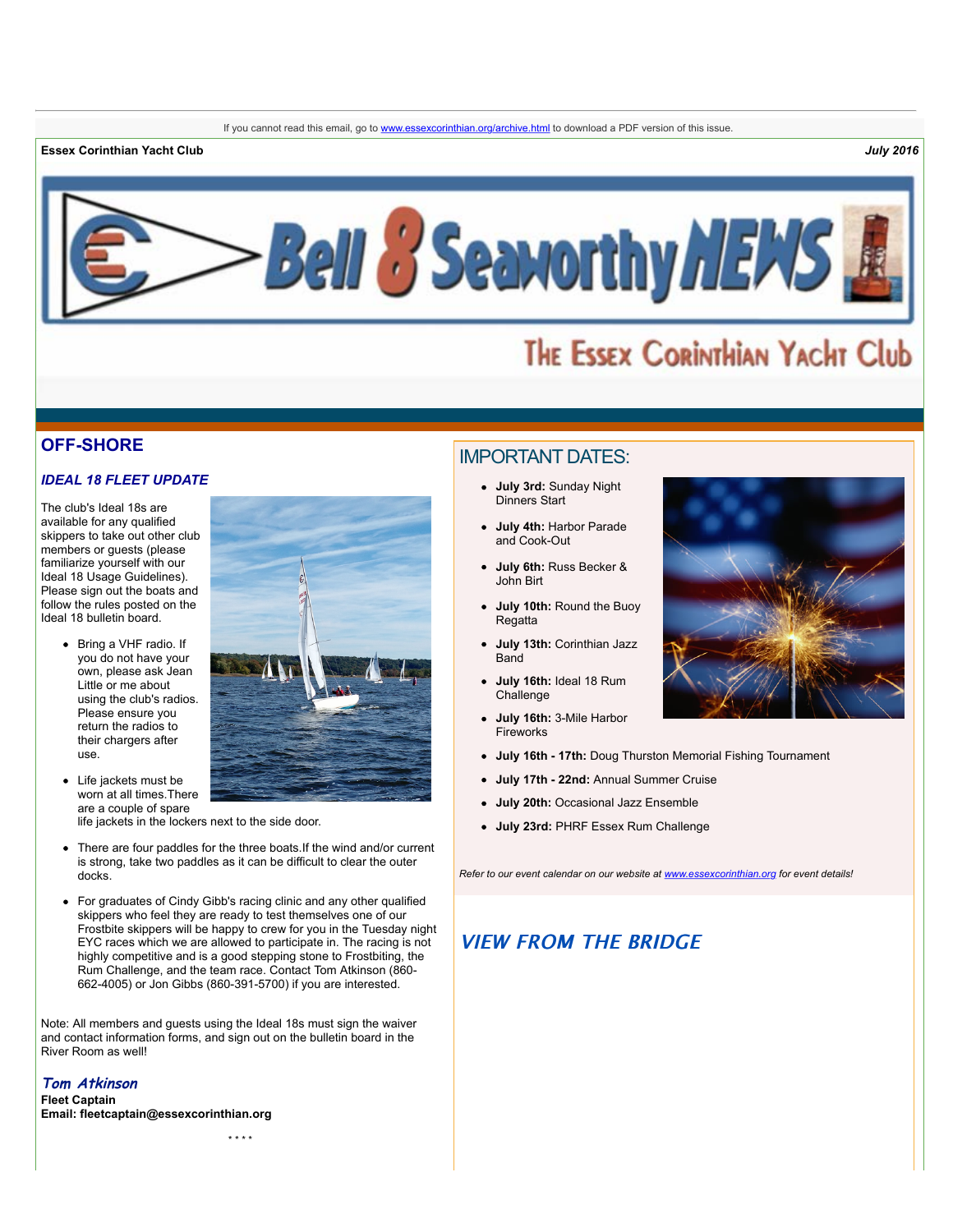#### *SAILING LESSONS & RACE CLINIC RECAP:*

The new racing clinic held in May was a big success for six enthusiastic racers! We qualified 4 new racing skippers; one who raced successfully in her first Tuesday night race this week!

#### **Ladies Monday Night Sailing:**

The classes were great fun and the evenings were beautiful on the Connecticut River, as usual! I've decided to continue offering Monday evening classes through the month of July!

Please give me a call or use the online form at [http://www.essexcorinthian.org/ladies-sailing-program-contact-form.html](http://r20.rs6.net/tn.jsp?t=sdout7xab.0.0.sxskahdab.0&id=preview&r=3&p=http%3A%2F%2Fwww.essexcorinthian.org%2Fladies-sailing-program-contact-form.html) to sign up!

#### **Cindy Gibbs**

(860) 391-5400

# *2016 ECYC REGATTA SEASON IS OPEN!*

The **Round the Buoys** friendly series with EYC is underway. Next race is set for **Sunday, July 10th**. Registration form and sailing Instructions can be found on our website by clicking Regatta Racing and clicking again for details (see link below). A skippers meeting will be held at 0900 on the side porch or vicinity thereof. First signal will be 1200, with the starting area located just west of the Outer Light. ECYC will be hosting the after party on the lower deck (a very simple affair of burgers, dogs, salads and cold beer). Sign up and join us for friendly competition and post-race camaraderie.

\* \* \* \*

Race Committee Members and interested friends: We will soon be organizing a kick-off meeting to plan this year's **Cross Sound Challenge**. On and off-water logistics, race officials and race committee, sponsorships, entertainment, awards, etc. will be on the agenda. Please keep a weather eye out for an email invitation to join this meeting.

For more information on how to sign up and to download the sailing instructions, please go to our webpage at

**[www.essexcorinthian.org/round-the-buoy-regattas.html](http://r20.rs6.net/tn.jsp?t=sdout7xab.0.0.sxskahdab.0&id=preview&r=3&p=http%3A%2F%2Fwww.essexcorinthian.org%2Fround-the-buoy-regattas.html)**

For more information regarding any PHRF racing, contact Tim Brewer at the email address shown below.

#### **Tim Brewer**

**Race Committee Chair Email: [racechair@essexcorinthian.org](mailto:racechair@essexcorinthian.org)**



#### *On-Shore & Entertainment Update:*



**Time flies, when you're having fun....** yes, I know, I am repeating myself, but it is true. July has come around and we have a full event calendar!

As Steve mentioned, our **Hamburg Cove Raft-Up** turned into an on-shore, eat-the-food-for-the-raft-up event due to inclement weather. The **12-Meter Challenge in Newport** was a little smaller than usual due to scheduling problems with some of the other yacht clubs, but a crew from both ECYC



# *Fellow Corinthians!*

Here we are already in July, how the time goes by so fast.

I am pleased to report we had a beautiful day sailing in Newport on the 12-Meters last Saturday. We were able to get in three races.There was light air, we had a whole lot of fun and a super tailgate party. This year's Spring Raft Up was a wash-out but a few of us enjoyed the afternoon at a member's house instead. We made the best of it the Corinthian way!



This month we start out with the 4th of July Boat Parade and Cookout. The parade starts at 1PM in the lower part of the harbor. The cookout is a sold-out event. For those attending please bring your delicious appetizers and sides.

*ECYC wins the day on Columbia at the 12-Meter Challenge in Newport*

Next on the calendar are the second ''Round the Buoys" Regatta, the Three Mile Harbor Race and Raft Up and the ECYC Summer Cruise just to name a few events in July.

#### Membership Update:

Last Friday we had a wonderful new member reception to welcome a large number of folks. We served wine and cheese and offered a short bio of each couple. I would like to thank Scott Konrad, our membership chair, and all those involved for their help. These events really help to break the ice and get new members more comfortable with the Corinthian way. Remember, if you see a member with a dot on their name tag please introduce yourself to them.

#### **Hope you have a great month!**

## Steve Rodstrom

**Commodore**

![](_page_1_Picture_34.jpeg)

*WEDNESDAY NIGHT MUSIC CONTINUES!*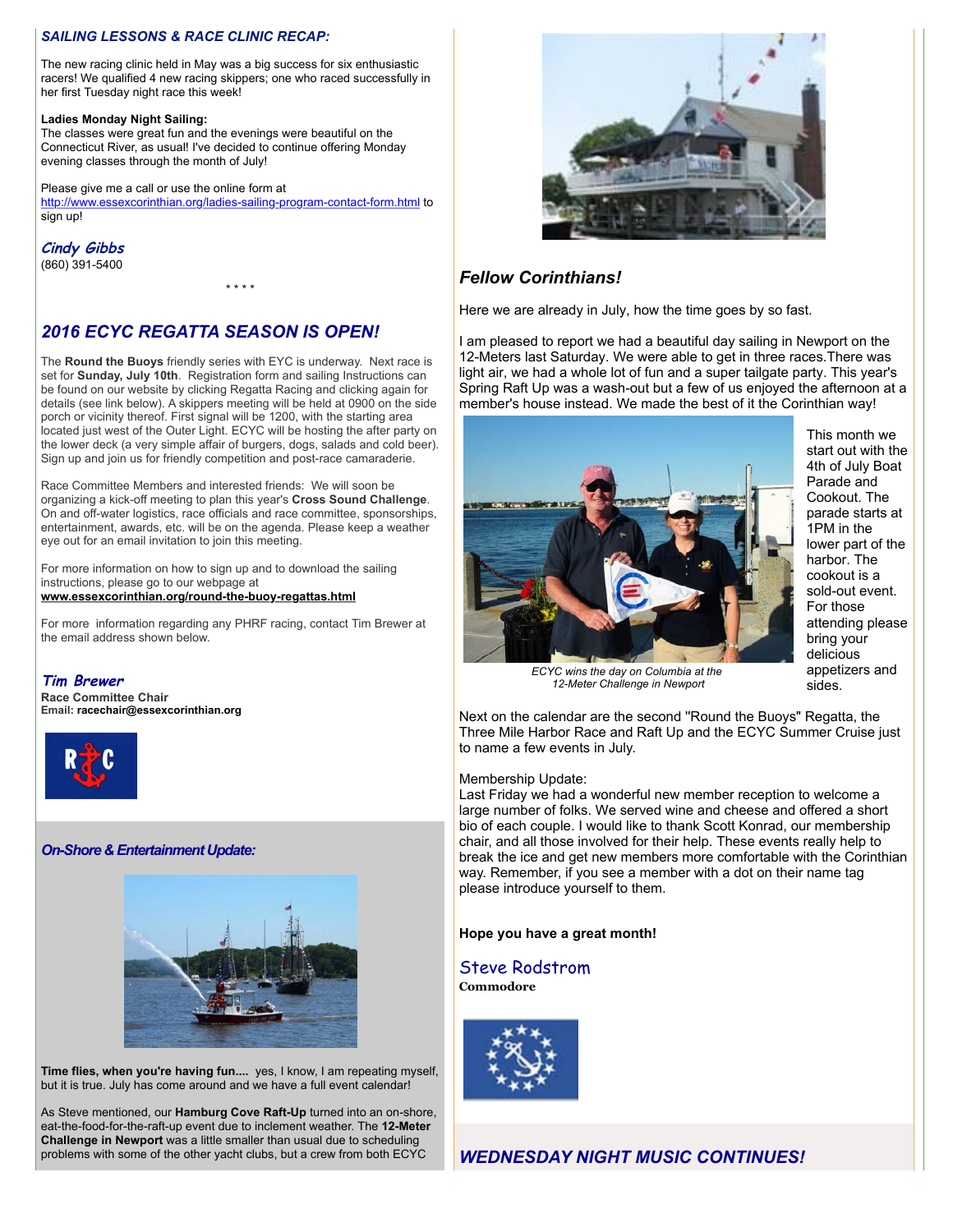and the North Cove Yacht Club went to sail on Columbia and Heritage. We actually did race, and are happy to report that Columbia, the ECYC boat, won the day, and we will get the perpetual trophy back! I want to personally thank all the participants who brought food and drinks to our tailgate party, it was a great group of people, and I think I can speak for everyone: it was a wonderful outing for all!

Next up is the 4**th of July Boat Parade & Cookout** on Monday, July 4th. When we started planning for this year's event, **we did not dream that we would be sold out several days before the deadline!** We unfortunately cannot accept any additional reservations or

![](_page_2_Picture_2.jpeg)

*12-Meter Challenge June 2016*

walk-ins at this time. We are very sorry if you were unable to garner one of the last spots, but we have to abide by occupancy limits and it would not be fair to the participants if we crammed too many people into our clubhouse to have space for everyone. My advice is to **always sign up early** to make sure you are good to go! Those of you who have confirmed reservations (you should have received an email from me), please remember to bring an appetizer or side to share! We are also still looking for a few volunteers to (wo)man the grill for a while and to help with the set-up.

Please contact **Pat Atkinson at [4thofjuly@essexcorinthian.org](mailto:4thofjuly@essexcorinthian.org)** to let her know that you would like to help out.

While the Round The Buoy Races are the "department" of the Race Committee, they will **need help with the post-race parties on July 10th and August 21st**. Please consider volunteering as "on-shore assistant" to help with the set-up for these parties!

There are a lot of upcoming events on our event calendar, and we hope that you will enjoy them. We ask you to consider volunteering for one of them. As we are a membership-driven organization the philosophy is **"all hands on deck"** to make the 32nd year of our club successful and enjoyable for all! Check out the online calendar and select a club event you would like to become involved in!

Remember, our events are listed online at our website, just go to [www.essexcorinthian.org](http://r20.rs6.net/tn.jsp?t=sdout7xab.0.0.sxskahdab.0&id=preview&r=3&p=http%3A%2F%2Fwww.essexcorinthian.org) ... and click on "Events"!

#### **Ruth Emblin**

**Vice Commodore & 2016 On-Shore Events Email: [vicecommodore@essexcorinthian.org](mailto:vicecommodore@essexcorinthian.org) or [events@essexcorinthian.org](mailto:events@essexcorinthian.org)**

![](_page_2_Picture_11.jpeg)

#### *House Committee Update:*

It is the start of the absolute prime summer season in Connecticut and for ECYC. So very much to do and more events and activities over the next 9 weeks than anybody can do, or schedule to be a part. Much of these activities will include use and visit to ECYC club building. As we each use and enjoy the wonderful benefits as members to one of the best locations on the river, wish to remind all to take good care of our aged building with as much TLC as plausible. Much of the maintenance and caring for the old girl is done through volunteer sweat equity.

Every little contribution helps. Whether it be wiping up spills, disposing of all trash, care when moving furniture across floors, keeping bar area clean and free of debris, keeping doors shut when AC is running, or making every effort to "leave as found"; every bit helps. Also, **if using the outdoor grill, BE CERTAIN to shut the gas off** at the valve in the left rear corner of the grill stand, behind the double doors.

During the last month **Earl Fowler** did a great job installing replacement table umbrella stands offering greater stability. **Myron Stacks** has performed repairs to the north side exterior stairs bringing greater stability to a few loosened boards. **Alex Bell's** assistance made installation of AC

![](_page_2_Picture_16.jpeg)

**Please join us for Music on Wednesday Nights at the Corinthian Cafe!** 

**The Occasional Jazz Ensemble:**  Our own Scott Konrad heads up this group of musicians. They will perform tunes from the Great American Songbook. The

![](_page_2_Picture_19.jpeg)

ensemble will play on July 20th, and Scott will be joined by Trevor Davis (drums) and a yet to be announced reed player. Ed Birch added his talent to the group on June 22nd who knows, he may be there again!

**Russ Becker & John Birt:**

![](_page_2_Picture_22.jpeg)

*Russ Becker* - Flute, Clarinet, Jazz Improvisation - has been an active musician on the Connecticut music scene for many years. He has been a member of the Stamford Symphony, the Hartford Civic Orchestra, Radio Piece 3(progressive jazz/rock), Collectively Speaking (jazz), The Bob Hughes Big Band, and The Art Cellar Sax Quartet, as well as countless other ensembles covering a broad spectrum of musical genres. He currently performs regularly with the Russ Becker Quartet. Russ considers teaching his most important and rewarding musical endeavor, and loves working with students of

all ages and skill levels.

![](_page_2_Picture_25.jpeg)

*John Birt* - Guitar, Mandolin, Electric Bass, Banjo - completed his Master's degree at The Hartt School of Music where he studied with internationally recognized pedagogue and performer, Richard Provost. He has participated in several master classes presented by Oscar Ghiglia, Andrew York, Odair Assad of the Assad Duo, and Scott Tennant of the Los Angeles Guitar Quartet. He has proven his versatility on many stages throughout the world. John's performances have included solo and chamber repertoire that extends from the Renaissance to the present, including several

premieres by American composers. A native of Rhode Island, John was a self-taught musician before entering Rhode Island College in the fall of 2007. Outside of school, John founded a seven-piece Irish group that recorded two full-length albums and continues to perform throughout New England. Russ and John will entertain you on July 6th!

![](_page_2_Picture_28.jpeg)

**The Corinthian Jazz Band** certainly doesn't need an introduction - its musicians have entertained us for years! We are looking forward to performances every other week. Please check our event calendar for details!

*Wednesday dinner menus will be included in your weekly menu e-blast!*

# *GALLEY NEWS*

**Sunday night dinners start on July 3rd!** The Corinthian Cafe will be serving light meals to round out great summer weekends. Come join us on the deck and enjoy the view as the sun goes down.

Looking forward to seeing you at the club,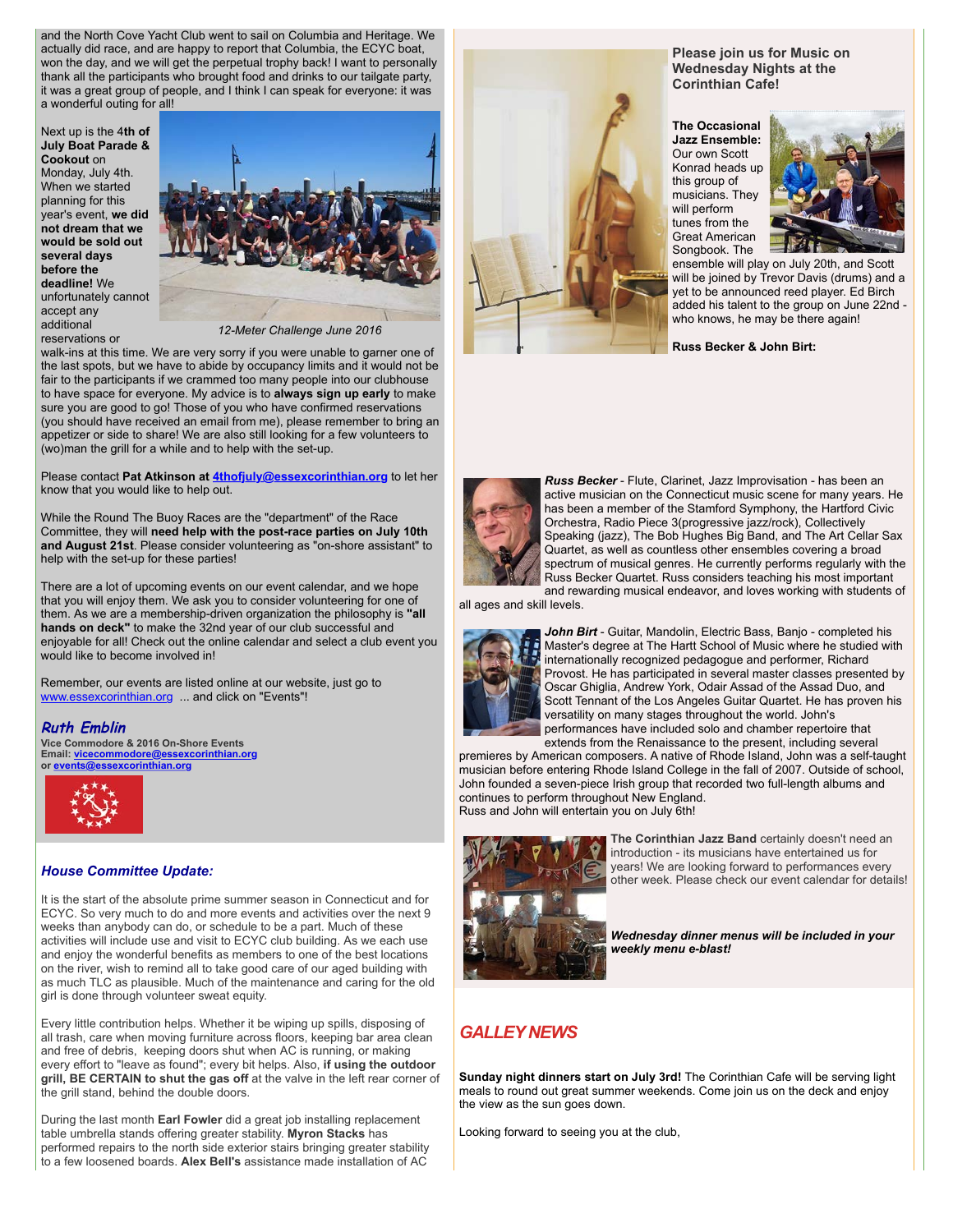units possible. And **Nina Thurston's** flower boxes and hanging baskets continue to bring color to the building.

The high impact improvements remain to be an objective of myself, and the house committee at large. I truly hope to be able to get a few of these fully defined and funded for implementation. We'll see.

I hope the entire ECYC membership has a wonderful summer, there is nothing like summer in Connecticut. Encourage and wish all to enjoy the building, the events, the great ECYC members, and all ECYC has to offer.

# **Chuck Grusse**

**House Chair Email: [house@essexcorinthian.org](mailto:house@essexcorinthian.org)**

#### *Strategy Planning Committee Update*

![](_page_3_Picture_6.jpeg)

During the last few strategy sessions we have been able to identify the strengths and weaknesses we are facing as a membership organization. We are now at the point where we need to formulate valid strategies. As indicated by the nature of this process Richard Pierce took a leading position in our prior discussions. The sessions that will still be required, will be more of a collaborative process. Any member who is interested in delving deeper into this process please come

forward to be included in the strategy committee. If you have had deeper insight into the club's organization or feel you have new input you wish to share, please contact Richard at **[strategy@essexcorinthian.org](mailto:strategy@essexcorinthian.org)**.

# **Richard Pierce, Jr.**

Strategy Committee Chair Email: [strategy@essexcorinthian.org](mailto:strategy@essexcorinthian.org)

#### *Membership Update:*

We're seeing great momentum in new membership activity! After a busy May that inducted six new members and reinstated another after a long hiatus, your Board of Governors approved two new memberships in June:

- **Pete and Nancy Simms**, of Deep River who moved to town from Killingworth in 2013 and have been eager to connect with the boating community. Pete has been boating since childhood, and the Simms family enjoyed years of cruising together on their 40' Sunseeker powerboat. Now, as empty nesters, Pete and Nancy have downsized to a 24' Mako and enjoy kayaking in the coves of the Connecticut River and on nearby Cedar Lake.
- **Ed Noble and Tammy LeFoll,** of Essex long-time residents active in a variety of community, civic, charitable and religious organizations. Ed is president of Centerbrook-based Noble Construction & Management, and Tammy is a full-time mom to daughters Elaina (11) and Vanessa (8). Owners of a 38' Bertram Sport Fisherman, a Catalina 14.2 Expo sailboat, and a Bennington pontoon boat (kept with kayaks and canoes) at the family's lake house in East Haddam, the family enjoys recreational boating on the Long Island Sound and Lake Hayward.

We welcomed all of our 2016 new members to-date at a lively reception on June 24. Please introduce yourself to our new members and let me know if you think other friends could enjoy the Corinthian Experience.

See you on the water!

**Scott Konrad Membership Chair Email: [membership@essexcorinthian.org](mailto:membership@essexcorinthian.org)**

# **Catherine Gazikas**

*Galley Liaison*

#### **Summer Galley Hours:**

#### **Lunch:**

*Wednesday, Thursday, Friday and Saturday (self-service): 11.30 am to 2.00 pm* 

#### **Dinner:**

*Wednesday (self-service) and Friday (table service): 6.00 pm to 8.30 pm Sunday (self-service): 5:00 pm to 8.00 pm*

#### **Brunch:**

*Sunday (self-service): 11.00 am to 2.30 pm - special brunch hours on selected holidays!*

#### *DID YOU KNOW?*

The Galley serves a great lunch with soups, salads and all kinds of comfort food to be enjoyed while the roaring fireplace takes the chill out of rainy April weather or enjoy the spring views across the Connecticut River! Why not come and give it a try? Daily Wednesdays through Saturdays, and brunch on Sundays. And Sunday night dinners will start on June 3rd!

![](_page_3_Picture_29.jpeg)

*We want to know what you think about our galley!*

Menus are available at [www.essexcorinthian.org/dining.html](http://r20.rs6.net/tn.jsp?t=sdout7xab.0.0.sxskahdab.0&id=preview&r=3&p=http%3A%2F%2Fwww.essexcorinthian.org%2Fdining.html)

**We want your feedback about our galley activities.** Please let us know what you think! Email [galleyliaison@essexcorinthian.org](mailto:galleyliaison@essexcorinthian.org)

![](_page_3_Picture_33.jpeg)

# *NEW: ECYC Dinghy Dock Rentals*

ECYC is now renting out **dinghy dock spaces** right outside our clubhouse. Space is first-come, first-serve, so call Club Manager Jean Little now to secure your spot! Dock will accommodate **vessels no longer than 9**

Cost **\$310 plus tax** for the 2016 season.

#### **Dinghy & Kayak Rack:**

If you would like to store your dinghy or kayak on the ECYC rack, you must register with the Club Manager and get a sticker. Unregistered vessels may be removed. Please also note that kayaks should only be stored on the TOP rack, to allow dinghy owners access to their boats without getting "speared". Thank you!

For more information please contact our Club Manager, Jean Little at **[ecyc@essexcorinthian.org](mailto:ecyc@essexcorinthian.org)**

**feet**.

# *Did You Know?*

#### **SUMMER CLUB HOURS IN EFFECT, MEMORIAL DAY TO LABOR DAY:**

| Tuesday, Wednesday and Thursday: | 9 am to 9 pm  |
|----------------------------------|---------------|
| Fridav:                          | 9 am to 10 pm |
| Saturday and Sunday:             | 11 am to 9 pm |

*Note: Private meetings may be scheduled after-hours, except Mondays. Please contact Jean Little for details.*

#### **NO SMOKING AT ECYC:**

![](_page_3_Picture_45.jpeg)

The clubhouse, the decks and the surrounding dock areas are non-smoking areas. Please remind your guests of this restriction, it is part of a facilitywide prohibition of open flames.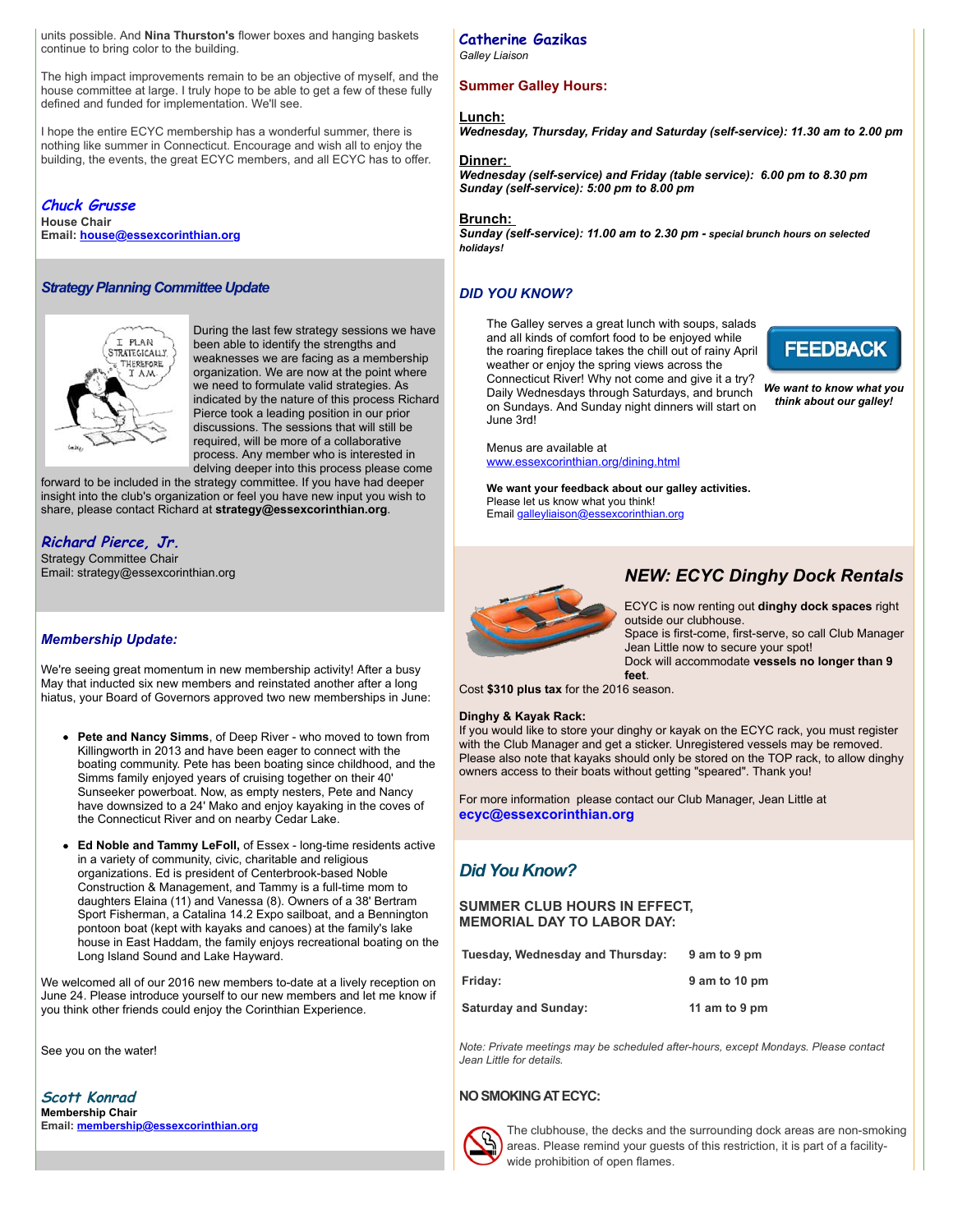# *LOCAL EVENTS OF INTEREST:*

# 1st Annual Douglas Thurston Memorial

In Loving Memory of **Douglas J. Thurston** July 2, 1952 December 31, 2015

# Fishing Tournament

1st Annual Big Doug's Memorial Saltwater Shootout In Honor of Douglas J. Thurston

Catch & Release Contest for the biggest Stripers & Blues Loads of prizes, BBQ & Fun!

July 16th & 17th 2016 Oak Leaf Marina - Old Saybrook, CT

Captains Meeting Friday July 15th

In memory of ECYC Member Doug Thurston to benefit Shoreline Soup Kitchen & Pantry

For information and signup, go to website:

[http://www.bigdougsfishing.com](http://r20.rs6.net/tn.jsp?t=sdout7xab.0.0.sxskahdab.0&id=preview&r=3&p=http%3A%2F%2Fwww.bigdougsfishing.com)

# **Connecticut River Museum** Saturday, July 9th

**Mahogany Memories Antique & Classic Boat Show**

![](_page_4_Picture_13.jpeg)

The 32nd Annual Antique and Classic Boat Show will take place on Museum grounds Saturday, July 9th.

Organized by the Southern New England Chapter of the Antique and Classic Boat Society, this free event offers a multitude of classic runabouts (both in the water and out) on display for the public to come and view. Antique cars, food vendors and the Museum's used book sale are added attractions.

\* \* \* \* \* \* \* \*

#### More information

at [http://www.ctrivermuseum.org/calendarevent/mahogany-memories/](http://r20.rs6.net/tn.jsp?t=sdout7xab.0.0.sxskahdab.0&id=preview&r=3&p=http%3A%2F%2Fwww.ctrivermuseum.org%2Fcalendarevent%2Fmahogany-memories%2F)

#### **WEBSITE:**

All of our events and announcements, as well as archive copies of the Bell 8 Newsletter are available online at our website, [www.essexcorinthian.org!](http://r20.rs6.net/tn.jsp?t=sdout7xab.0.0.sxskahdab.0&id=preview&r=3&p=http%3A%2F%2Fwww.essexcorinthian.org%21)

#### **IMPORTANT REMINDERS:**

- Any **liquor locker** that remainder unclaimed has now been opened and its contents disposed of. If you wish to rent a liquor locker, please contact Club Manager Jean Little. The rental fee is \$25 per year. Please remember to **always lock up** to keep the contents secure.
- If you registered for **paperless statement delivery,** please check your email for the latest account statement from ECYC. If not, why not consider going paperless? One less piece of paper to worry about! Please email Club Manager Jean Little to let her know your preferences.

# *Green Tip of the Month:*

![](_page_4_Picture_24.jpeg)

#### **'Trash' exhibits at Smithsonian National Zoo bring awareness to ocean pollution**

*Trash is a sad reality of our everyday existence. Humans have always produced trash and pollution, yet our modern age takes the prize when it comes to garbage that will stick around for a very long time, some even beyond our lifetimes. A lot of trash has a negative impact on our environment, wildlife, the food chain and thus also on*  $\overline{u}$ 

*Every once in a while someone comes up with an idea to make the*

*amount and diversity of trash visible to us. Artists come up with clever ideas to turn our garbage into art. These pieces might be beautiful, awe-inspiring and interesting to look at, but we should never forget that they are made of pieces of garbage that we discarded somewhere, at some time. Take a look at the recent exhibit at the Smithsonian National Zoo, and you'll see what I am talking about.* 

*[Full article available at http://wjla.com/news/local/trash-exhibits-at-smithsonian-zoo-teach](http://r20.rs6.net/tn.jsp?t=sdout7xab.0.0.sxskahdab.0&id=preview&r=3&p=http%3A%2F%2Fwjla.com%2Fnews%2Flocal%2Ftrash-exhibits-at-smithsonian-zoo-teach-about-pollution-in-the-ocean)about-pollution-in-the-ocean*

From a distance, the bright multi-colored fish sculpture that stood at the entrance of the Smithsonian National Zoo was absolutely breathtaking, but a closer look revealed a deeper story.

![](_page_4_Picture_31.jpeg)

The exhibit was one of 17 throughout the zoo that was carefully crafted from plastic that washed ashore.

Toilet seats, tires, fishing poles, flip-flops, beach toys, plastic bottles, fishing lures, beach balls, bottle caps, ropes and cans, a toothbrush, and a knife handle are some of the many items collected from the ocean and used to create the exhibits.

"I thought how better to do it then to show people the animals that are suffering from plastic pollution, entanglement, ingestion, loss of habitat. And do it in a way that they're beautiful from a distance, [but] rather horrifying when you look up close," said artist Angela Pozzi.

Studies have found, there are over 300 billion pounds of plastic in our oceans and they say the effect that waste has on animals is overwhelmingly devastating.

This reality inspired Pozzi to use her abilities as an artist to try and "save our oceans." "I founded it six years ago, just by myself, with this crazy idea I had that maybe I could save the Ocean, you know?"

It does not matter how small the effort, we should all think twice before purchasing and then discarding items that are not bio-degradable, may end up in toxic landfills or worse, pollute our natural landscape and waterways. Become a smart and eco-conscious

![](_page_4_Picture_38.jpeg)

consumer and please don't litter. We can all help.

**Thank you for being an environmentally aware ECYC member!**

**Ruth Emblin**  *ECYC Fleet Communicator*